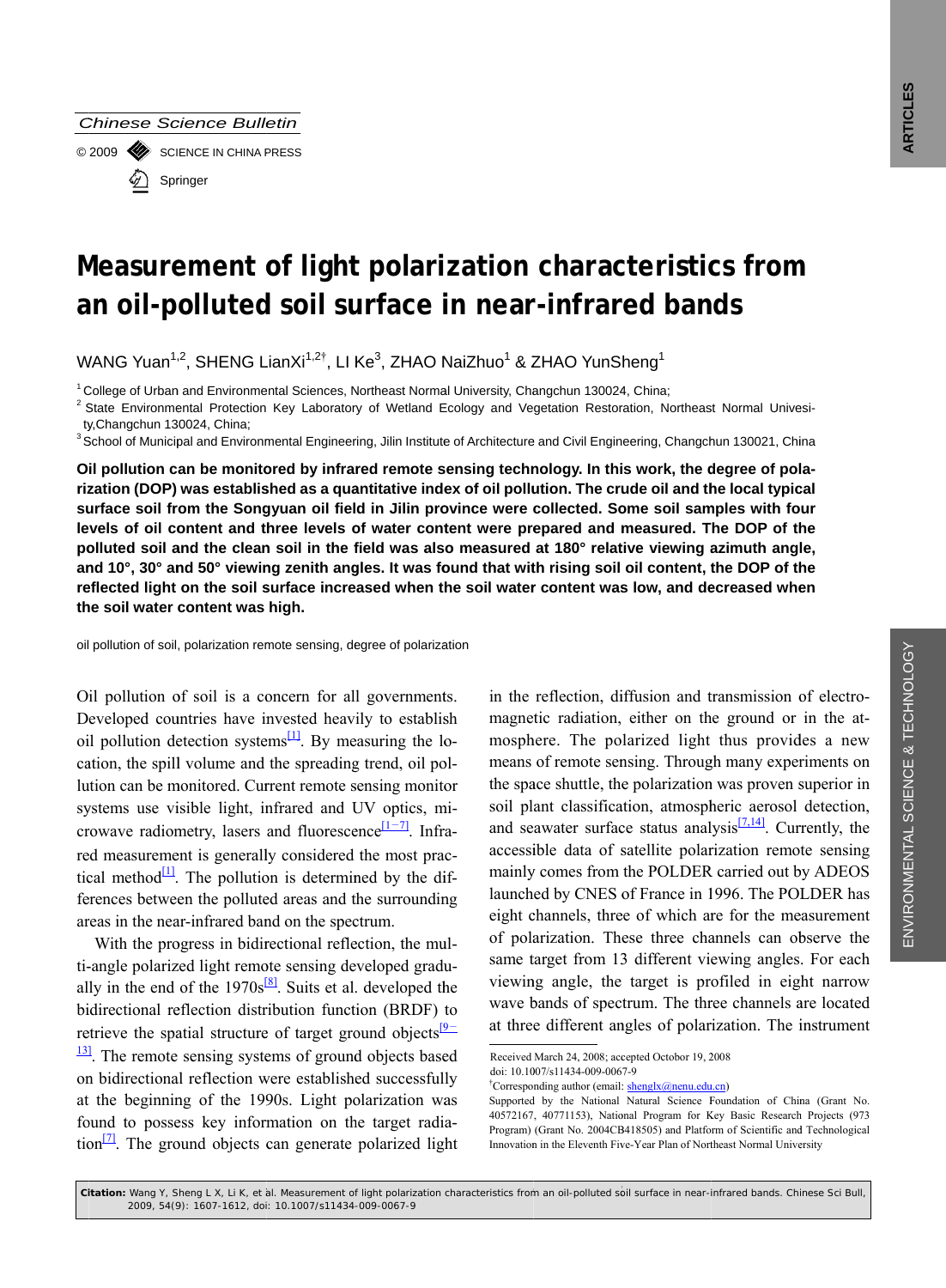can obtain the bidirectional reflection distribution function (BRDF) and the bidirectional polarization distribution function (BPDF).

Nevertheless, light polarization remote sensing is still at the stage of model verification at present, and the in-field applications are still rare. Millard et al.  $[15]$  proposed to monitor oil pollution in water body by light polarization. Curran suggested the use of light polarization in vegetation classification<sup>[16]</sup> and biomass density estimation $\frac{17}{7}$ . Curran<sup>[\[18\]](#page-5-0)</sup> also demonstrated the quantitative relationship between the soil water content and the polarization degree of the reflected light in certain cases. Zhao et al.<sup>[8]</sup> investigated the light polarization on leaf moist soil $\frac{[19]}{2}$  and waters<sup>[20]</sup>, and found that the polarized reflection ratio of the ground object was highly dependent on the object's nature, wave band, polarized angle, incident zenith angle, detecting zenith angle and the relative detecting azimuth angle (the angle between the incident azimuth angle and detecting azimuth angle). These factors were also found to significantly affect the polarization reflection ratio of rocks<sup>[\[21,22\]](#page-5-0)</sup>. On the basis of Stokes parameters, Zhao et al. $\frac{[23]}{2}$  $\frac{[23]}{2}$  $\frac{[23]}{2}$  applied the Malus law to establish the quantitative relationship between the multi-angle polarization and the bidirectional reflection of the oil spill on water surface. Through the measurement of the polarized reflection of different soil, Song et al. $\frac{[24]}{[24]}$  suggested that the polarized reflection might occur on the soil surface when the soil water content reached a certain level. Previous researches have shown that the polarization is dependent on both the water content and the oil content of the soil. In this work, the polarization degree was established as a quantitative indicator in remote sensing, and the polarized light spectrum of soil with different water and oil contents were measured in the near-infrared band. This work will lay a foundation for the future application of polarized remote sensing to the monitoring of oil pollution in soil.

## **1 Experimental**

#### **1.1 Specimen collection and treatment**

The crude oil was collected at the Songyuan oil field in Jilin Province. The polluted soil was collected near the oil well (sampling depth  $\leq$  20 cm), and the clean soil was collected nearby as the reference. The soil type was saline meadow. The water and oil contents of the soil specimen were measured before the specimen was air-dried to constant weight. The impurities were then removed, and the soil was picked up on a 180# sieve and stored at 4℃ before use.

## **1.2 Experiment design**

Soil samples with different water and oil contents were prepared by adding a specific amount of distilled water and crude oil to the dry soil. The crude oil was dissolved in chloroform before adding into the soil. The light components and chloroform were removed by evaporation with moderate heating to get the oil-containing soil sample $\frac{[14]}{]}$  $\frac{[14]}{]}$  $\frac{[14]}{]}$ . The water content levels were 0.0%, 12.5% and 20.0%, and the oil content levels were 0.0%, 7.5%, 12.5% and 20.0%, respectively. 4 times of repetitions are arranged for each of the above specimen.

The degree of polarization was established as the quantitative indicator and calculated by

$$
P = \frac{I_{\text{max}} - I_{\text{min}}}{I_{\text{max}} + I_{\text{min}}} = \frac{I_{90} - I_{0}}{I_{90} + I_{0}},
$$
(1)

where  $I_{90}$  is the polarization reflection ratio when the polarizer photic axis is perpendicular to the light incidence plane, and  $I_0$  is the polarization reflection ratio when the polarizer photic axis is parallel to the light incidence plane. The degree of polarization calculated from eq. (1) is independent of sunlight intensity; Thus no reference board is needed $\frac{[10,11]}{[10,11]}$ .

#### **1.3 Measurement**

The polarized reflection of the soil sample was measured by a bidirectional reflection photometer (Changchun Research Institute for Optics Mechanics and Physics, CAS). The instrument was comprised of three major parts: a light source system, a bidirectional reflection photometer system and a control system. With the instrument we measured the reflection and radiation of ground objects in all directions from various observation points. The quick data collection and data processing were automatically completed by the electronic control board and the micro-computer. The data output was in the form of sheet or curve. Statistic analysis was also available. A nickel tungsten lamp was used as the light source to give the radiation at two wave bands: 630― 690 nm and 760 – 1100 nm. In the range of  $0^{\circ}$  – 70°, and incidence zenith angle of light source was taken at every 10°. Seven detecting heads from  $0^{\circ} - 60^{\circ}$  were set up on the detecting rack with a spacing of 10°. At each 10° from  $0^\circ$  - 360° between the light source and the detector, a detecting direction (180° for mirror reflection) was established. The instrument was also equipped with polariza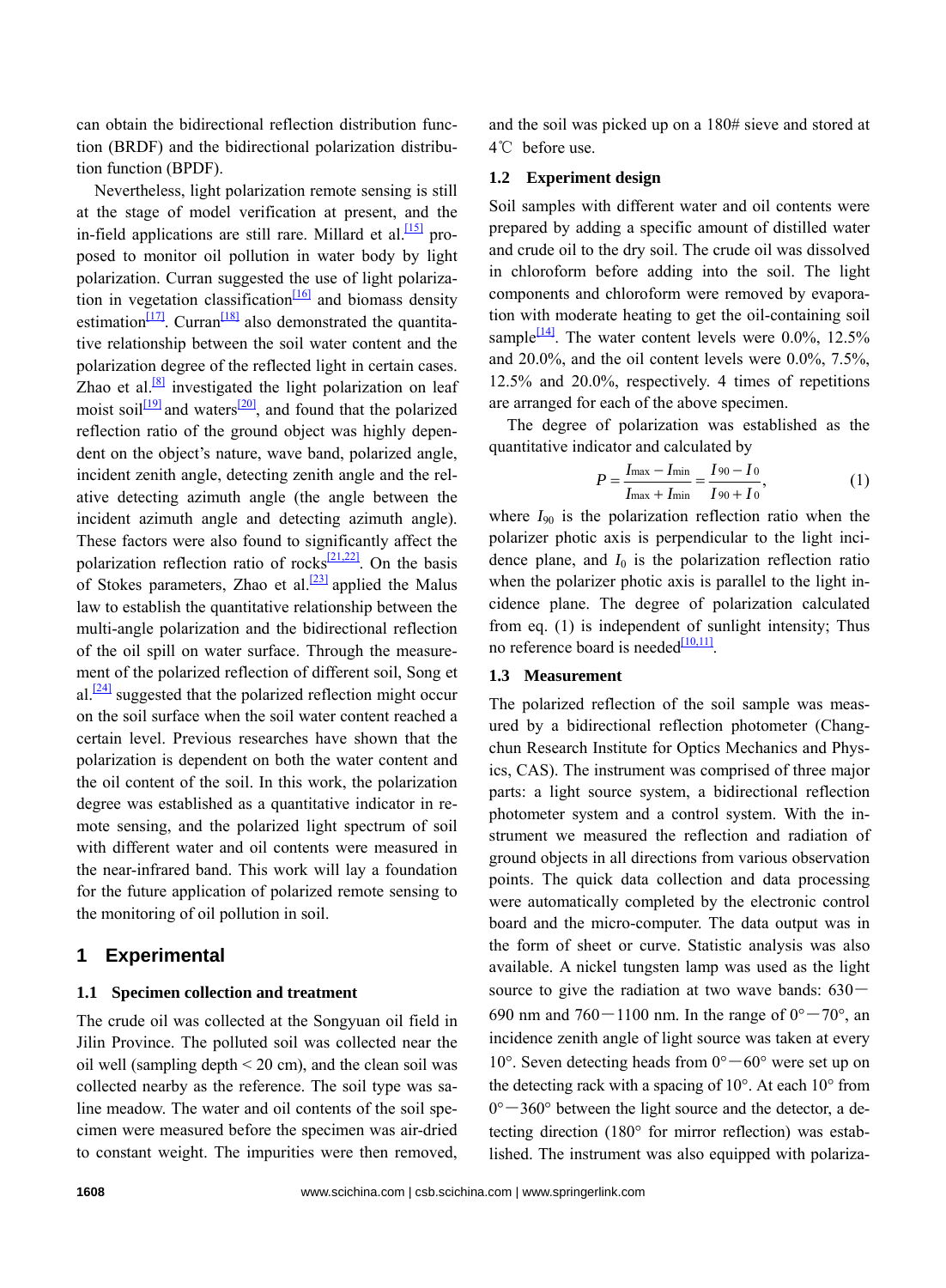tion lens, which could rotate in any angle. The sample cell was a black rigid plastic box, 5.5 cm in diameter and 1.3 cm in depth. The geometrical light path is illustrated in Figure 1.



**Figure 1** Measurement geometry. θ*i*, incidence zenith angle; θ*v*, viewing zenith angle; φ*v*, relative azimuth angle.

The sample cell was evenly and compactly filled with the soil sample. A piece of ground glass was used to press the soil to the cover edge level and shave the soil surface before the polarized reflection was measured. Each final output was the mean value of 30 measurements on that photometer position.

The following series of experiments were carried out. (i) The polarization degree of reflected light of the dry soil with different oil content was measured at 30° and 10° incidence zenith angles, 180° relative detecting azimuth angle. (ii) The polarization degree of reflected light of the soil sample with 12.5% water content and different oil content was measured. (iii) The polarization degree of reflected light of the soil sample with 20.0% water content and different oil content was measured.

In the field experiment, the spectrum was measured by a USB 2000 high-resolution spectrometer (Ocean Optics), and the optical fiber was fixed on the modified theodolite to locate the detecting angles exactly. The experiment was performed at 10 a.m. of May 17, 2007, on No. 225 well in J13 district of the Songyuan oil field. It was cloudless sunny and there was a soft breeze. The polarization degrees of reflected light of the polluted soil and the nearby unpolluted soil were measured at 180° relative detecting azimuth angle, and 10°, 30° and 50° detecting zenith angles.

# **2 Results and discussions**

## **2.1 Results**

The polarization degree values measured in the lab at 50° incidence zenith angle, different detecting zenith angles and  $0^{\circ} - 360^{\circ}$  relative detecting azimuth angle are illustrated in Figures  $2-4$ . In the mirror reflection direction (180° relative detecting azimuth angle), the polarization degree of reflected light exhibited a peak value. The peak value was 0 when the oil content was 0.0%, and increased with rising oil content. The polarization degree values at 30° and 10° incidence zenith angles, 180° relative detecting azimuth angle are shown in Tables 1 and 2. At a small incidence zenith angle, the polarization degree of reflected light increased along with a rise in the oil content in the direction of specular reflection. At the same oil content, the polarization degree in the direction of specular reflection increased with a rise in the incidence zenith angle and the detecting zenith angle (Figures  $2-4$ ).

The polarization degrees at 180° relative detecting azimuth angle with an identical incidence zenith angle and detecting zenith angle are presented in Table 3. It was found that when the soil was not dry, the polarized reflection could be observed even at zero oil pollution. The polarization degree of reflected light on the soil surface increased with increasing oil content.



**Figure 2** The polarization degree of reflected light of the soil with 0.0% water content at 50° incidence zenith angle and 50° viewing zenith angle.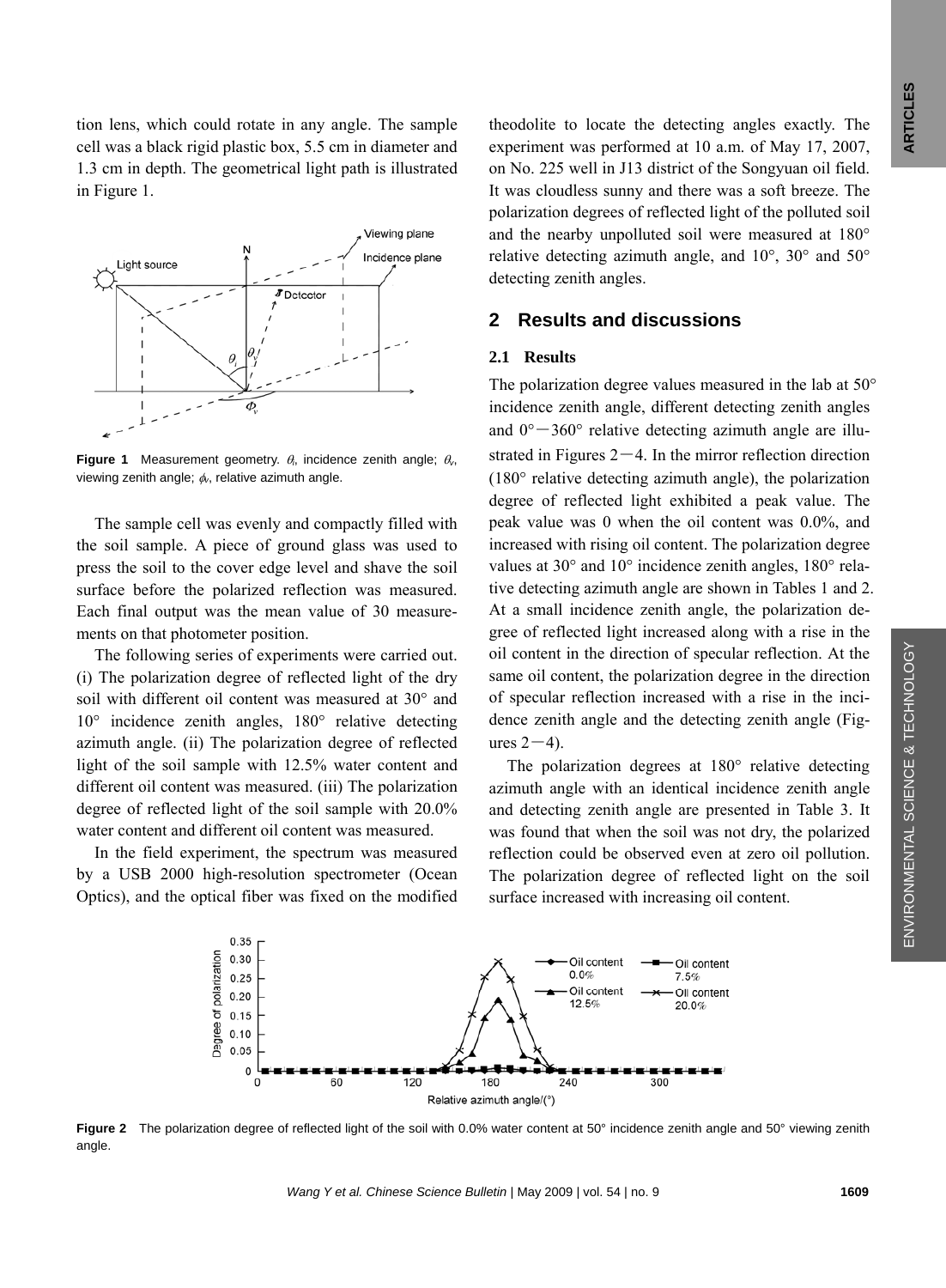

**Figure 3** The polarization degree of reflected light of the soil with 0.0% water content at 50° incidence zenith angle and 30°viewing zenith angle.



**Figure 4** The polarization degree of reflected light of the soil with 0.0% water content at 50° incidence zenith angle and 10° viewing zenith angle.

Table 1 The polarization degree of reflected light of the soil with 0.0% water content at 30° incidence angle and 180° relative azimuth angle

| Viewing zenith angle | Oil content $(\%)$ |       |       |       |
|----------------------|--------------------|-------|-------|-------|
|                      | 0.0                | 7.5   | 12.5  | 20.0  |
| $10^{\circ}$         | 0.000              | 0.000 | 0.008 | 0.030 |
| $20^{\circ}$         | 0.000              | 0.000 | 0.033 | 0.045 |
| $30^\circ$           | 0.000              | 0.000 | 0.056 | 0.076 |
| $40^{\circ}$         | 0.000              | 0.005 | 0.089 | 0.114 |
| $50^\circ$           | 0.000              | 0.010 | 0.129 | 0.187 |
| $60^{\circ}$         | 0.000              | 0.013 | 0.141 | 0.219 |

**Table 2** The polarization degree of reflected light of the soil with 0.0% water content at 10° incidence angle and 180° relative azimuth angle

| Viewing zenith angle | Oil content $(\%)$ |       |       |       |
|----------------------|--------------------|-------|-------|-------|
|                      | 0.0                | 7.5   | 12.5  | 20.0  |
| $10^{\circ}$         | 0.000              | 0.000 | 0.000 | 0.005 |
| $20^{\circ}$         | 0.000              | 0.000 | 0.007 | 0.017 |
| $30^\circ$           | 0.000              | 0.000 | 0.012 | 0.020 |
| $40^{\circ}$         | 0.000              | 0.000 | 0.022 | 0.036 |
| $50^\circ$           | 0.000              | 0.000 | 0.045 | 0.051 |
| $60^\circ$           | 0.000              | 0.000 | 0.052 | 0.057 |

The polarization degree at 180° relative detecting azimuth angle with an identical incidence zenith angle and detecting zenith angle is presented in Table 4. Strong polarized reflection was observed on the unpolluted soil with high water content. The polarization de-

**Table 3** The polarization degree of reflected light of the soil with 12.5% water content at 180° relative azimuth angle and identical incidence and viewing angles

| Viewing zenith angle | Oil content $(\%)$ |       |       |       |
|----------------------|--------------------|-------|-------|-------|
|                      | 0.0                | 7.5   | 12.5  | 20.0  |
| $10^{\circ}$         | 0.002              | 0.006 | 0.023 | 0.051 |
| $30^\circ$           | 0.016              | 0.035 | 0.079 | 0.098 |
| $50^\circ$           | 0.074              | 0.135 | 0.143 | 0.152 |

**Table 4** The polarization degree of reflected light of the soil with 20.0% water content at 180° relative azimuth angle and identical incidence and viewing angles

| Viewing zenith angle | Oil content $(\%)$ |       |       |       |
|----------------------|--------------------|-------|-------|-------|
|                      | 0.0                | 7.5   | 12.5  | 20.0  |
| $10^{\circ}$         | 0.070              | 0.013 | 0.012 | 0.015 |
| $30^\circ$           | 0.116              | 0.033 | 0.036 | 0.039 |
| $50^\circ$           | 0.320              | 0.245 | 0.231 | 0.234 |

gree of reflected light on the soil surface declined drastically with the introduction of oil pollution. The oil content level appeared to have little effect on the polarization degree.

The field observations are summarized in Table 5. The oil and water content of the polluted soil were 8.7% and 5.1% respectively, and the water content of the clean soil was 4.7%.Table 5 shows that polarized reflection was not observable on the surface of clean soil, and oc-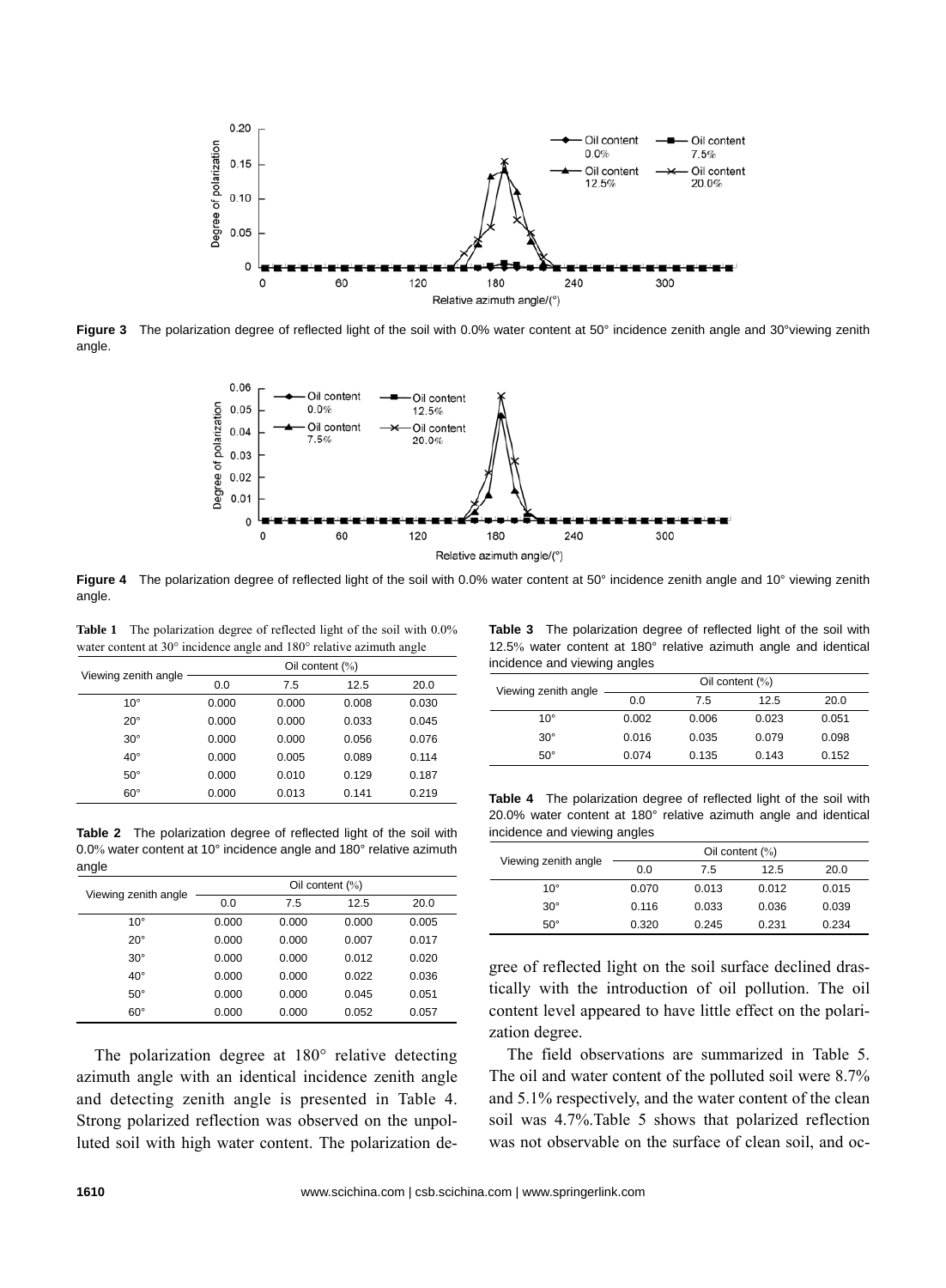<span id="page-4-0"></span>**Table 5** The polarization degree of reflected light at 180° relative detecting azimuth angle in the field measurement

| Viewing zenith angle | Wave band (mm) | Non-polluted soil | Polluted soil |
|----------------------|----------------|-------------------|---------------|
| $10^{\circ}$         | 799-801        | 0.000             | 0.005         |
|                      | $819 - 821$    | 0.000             | 0.004         |
|                      | $839 - 841$    | 0.000             | 0.004         |
| $30^\circ$           | 799-801        | 0.000             | 0.021         |
|                      | $819 - 821$    | 0.000             | 0.014         |
|                      | $839 - 841$    | 0.000             | 0.011         |
| $50^\circ$           | 799-801        | 0.000             | 0.087         |
|                      | $819 - 821$    | 0.000             | 0.064         |
|                      | $839 - 841$    | 0.000             | 0.042         |

curred partially on the polluted soil. The reflected light was partially polarized light including natural light and linear polarized light.

#### **2.2 Discussions**

Previous researches have proven that, according to the Fresnel reflection and refraction principle<sup>[25,26]</sup>, the polarization in the reflected light is generated by the specular reflection on the soil surface  $\frac{[15,18]}{[15,18]}$  $\frac{[15,18]}{[15,18]}$  $\frac{[15,18]}{[15,18]}$ . With parallel incidence light on the surface of the unpolluted dry soil, diffuse reflection occurred on the soil surface, and the reflected light was completely natural light. The dry soil was loose and had a rough surface. With the addition of water, the soil particles would attract water as a result of the Van Der Waals force and hydrogen bonding. The scattered soil agglomerates absorbed water to increase the viscidity between particles, and the soil surface became smoother to allow partial mirror reflection. Consequently, the reflected light was consisted partly of polarized light $\frac{18}{8}$ . The introduction of oil at this point led to an increase in polarization of the reflected light because the oil molecule enwrapped the soil particles and lubricated the particle surface to give better mirror reflection. At higher water content, the soil particles as well as the gaps between them were saturated with water. The soil surface was neat and smooth, and had high viscosity. The introduction of oil at this point reduced the polarization of the reflected light because the repellence between oil and water magnified the gap between soil agglomerates and broke the mirror reflection on the surface.

Under natural conditions, water in the topsoil mainly

- 1 Li S. Application of remote sensing for oil slicks detecting and its progress. Rem Sens Inform, 2007, 74(2): 53―57
- 2 Taylor S. 0.45 to 1.1 μm spectra of prude crude oil and of beach materials in Prince William sound. Alaska, CRREL special report No.

comes from atmospheric precipitation. After each precipitation, the unpolluted soil will be saturated and all gaps will be filled with water. Through evaporation, water is removed from the topsoil, and the large gaps in the soil structure become blank. The soil agglomerates and then breaks into scattered small masses as the binding force is lost after dehydration. Water in the gaps between the soil particles is replaced by air, and the particle surface is dry and loose. Therefore, in sunny weather, although the unpolluted soil has a certain water content, it is still the diffuse reflection instead of the mirror reflection that occurs on the soil surface, as the water content is actually rather low. In the polluted soil, water is kept tightly in the soil by the oil after precipitation, and the complete soil agglomerate structure remains. Water evaporation is little even under strong irradiation in the sunny weather. The topsoil enwrapped by the oil film exhibits enhanced polarization in reflection.

The degree of oil pollution in the soil can be quantitatively monitored by the polarization degree of reflected light in the near-infrared band. At low soil water content, the polarization is zero for clean soil and will increase with rising pollution degree. At high soil water content, the polarization decreases with rising pollution degree. The distinction between "low" and "high" soil water content is dependent on soil type, content of organic matter, mechanical compositions, etc $\frac{[24,27]}{[24,27]}$  $\frac{[24,27]}{[24,27]}$  $\frac{[24,27]}{[24,27]}$ . The research on the determination of the distinction is currently underway.

## **3 Conclusion**

The oil pollution of soil can be remotely and quantitatively monitored by the polarization degree of reflected light in the near-infrared band at 180° relative detecting azimuth angle. With rising soil oil content, the polarization degree of the reflected light on the soil surface increases when the soil water content is low, and decreases when the soil water content is high. In addition, at the same soil water and oil content level, greater the incidence zenith angle and detecting zenith angle, the higher the degree of water content. Therefore, a greater detecting zenith angle gives a lower detection limit.

92-5, Cold regions research and engineering laboratory, Hanover, New Hampshire, 1992, 14

3 Fingas M F, Brown C E, Mullin J V. The visibility limits of oil on water sensing thickness detection limits. In: Proceeding of the fifth